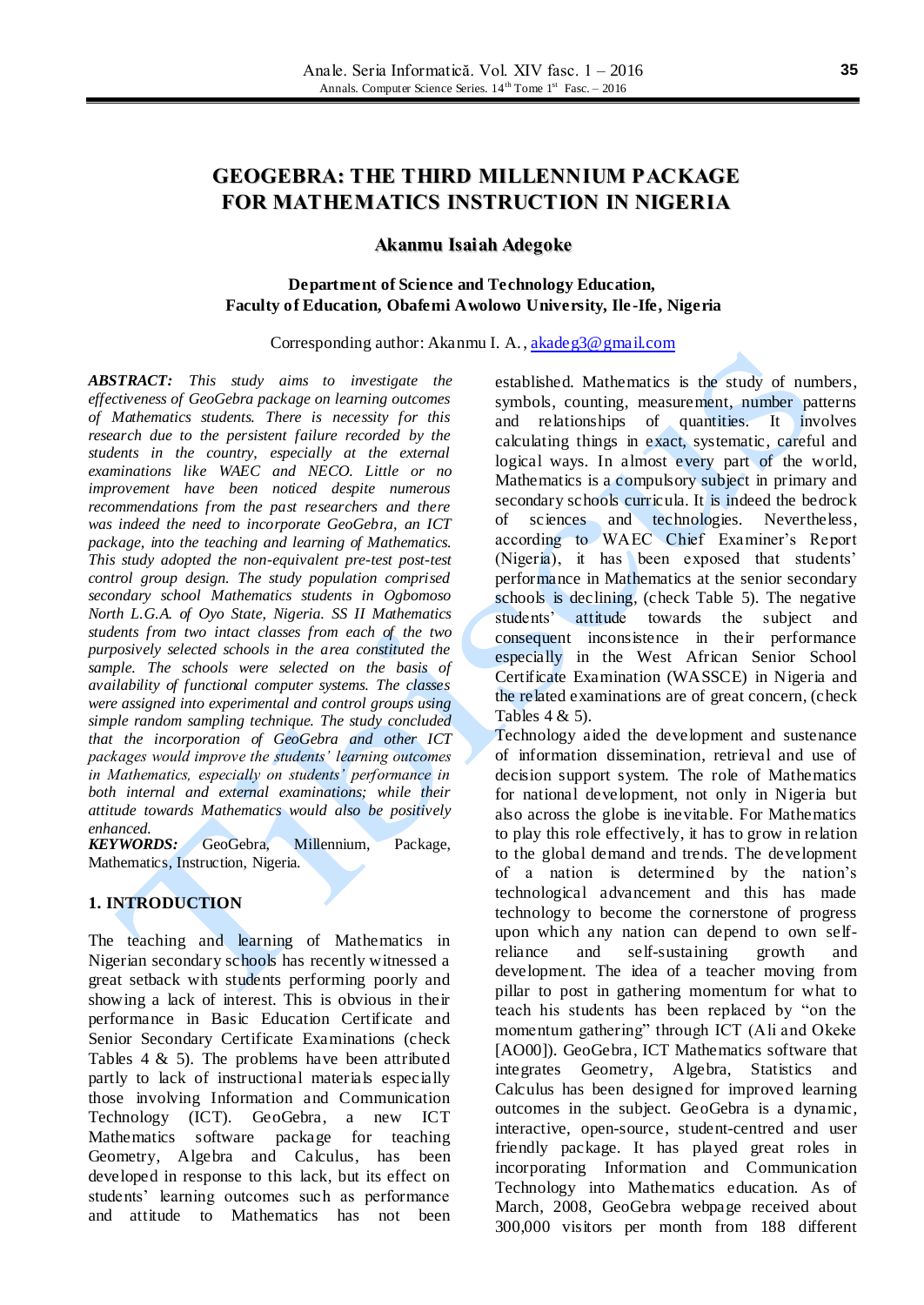countries. Over 100,000 teachers are already using GeoGebra all over the world for teaching Mathematics and creating static as well as interactive instructional materials to enhance their students' learning, ([Pre08]). According to 2015 analysis, the program developers estimated that the package is available in over 190 countries (*[www.community.geogebra.org/it/wp-content.](http://www.community.geogebra.org/it/wp-content)*).

Mathematics teachers in Europe, America and Africa (Kenya in particular), among others, have inculcated GeoGebra into Mathematics class instruction. The package is currently available in over 55 languages.

### **2. PURPOSE**

This study examined the effectiveness of GeoGebra software on the performance of learners in Mathematics. It also investigated the effect of the Information and Communication Technology (ICT) package on students' attitude towards Mathematics in the area. These were with a view to providing information on the effectiveness of the package in improving students' learning outcomes in Mathematics; and a template for integrating ICT into Mathematics class instruction in particular and teachers' education/training programme in general.

#### **3. HYPOTHESES**

The following hypotheses were raised for the study:  $H<sub>01</sub>$  There is no significant difference between the post-test performance of students taught Mathematics with the use of GeoGebra and the posttest performance of students taught with conventional method.

 $H_{02}$  The attitude of students towards Mathematics is not significantly dependent on their knowledge of GeoGebra.

### **4. METHODOLOGY**

The study adopted the non-equivalent pre-test posttest control group design. The study population comprised secondary school Mathematics students in Ogbomoso North Local Government Area of Oyo State. The senior secondary school two (SS II) Mathematics students from two intact classes from each of the two purposively selected schools in the area constituted the sample (54 students for experimental group and 51 students for control group). Availability of functional computer systems served as basis for selecting the schools. The classes were assigned into two groups (experimental and control) using simple random sampling technique. The experimental group was taught using GeoGebra, while the control group was taught using the conventional method. In experimental group, the students interacted with different kinds of GeoGebra tools to solve problems in geometry, algebra, introductory calculus, among others. The control group was exposed to the conventional method and taught the same topics. The experiment lasted for the period of six weeks. Two instruments were used for data collection, namely Student Achievement Test in Mathematics (SATM) and Mathematics Attitudinal Scale (MAS). The two groups were pre- and posttested using SATM, after which MAS was also administered to them. Data collected were analyzed using mean and t- test statistics.

## **5. RESULTS**

From the analysis of data collected before and after the experiment, the following findings were obtained.

| Group        | $\mathbf{A}$                 | -<br>$\mathbf{r}$<br>∼ | s.d.        | df  | a-level  | tcal | $\iota_{\text{tab}}$ | <b>Decision</b> |
|--------------|------------------------------|------------------------|-------------|-----|----------|------|----------------------|-----------------|
| Experimental | 54                           | '.30                   | 22<br>ے د.ء |     |          |      |                      |                 |
| Control      | $\epsilon$ <sub>1</sub><br>◡ | 6.41                   | 27<br>، ب   | 103 | $0.05\,$ | 1.94 | 1.98                 | Insignificant   |

**Table 1. Result of t-test of Students' Performance in SATM (Pre-Test)**

From the result, the  $t_{cal}$  of the pre-test at 0.05 probability level was 1.94 and  $t_{tab}$  was 1.98. ( $t_{cal}$  < t<sub>tab</sub>), this implied that the differences was not significant and that both groups had the same mathematical background before the commencement of the treatment.

#### **6. HYPOTHESIS ONE**

Hypothesis one states that there is no significant difference between the post-test performance of students taught Mathematics with the use of GeoGebra and the post-test performance of students taught with conventional method.

To test this hypothesis, the post-test performances of the two groups were compared, and the result is presented in the table below.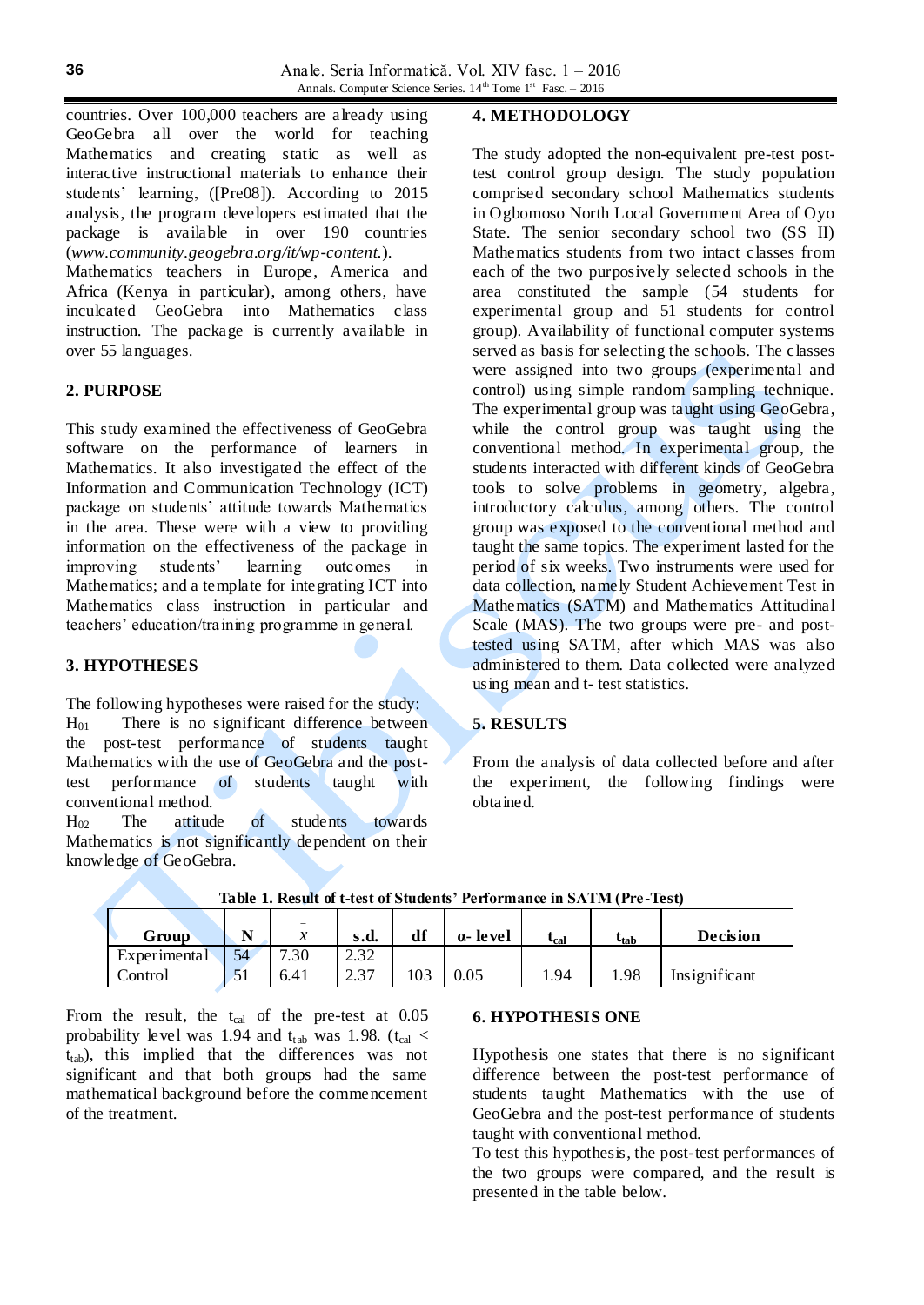| Table 2. The t-test for the Performance of Experimental and Control Groups in SATM (Post-Test) |    |      |      |     |                 |           |                  |                    |
|------------------------------------------------------------------------------------------------|----|------|------|-----|-----------------|-----------|------------------|--------------------|
| Group                                                                                          |    |      | s.d. | df  | $\alpha$ -level | $t_{cal}$ | t <sub>tab</sub> | <b>Decision</b>    |
| Experimental                                                                                   | 54 | 8.19 | 2.21 |     |                 |           |                  | $H01$ is rejected. |
| Control                                                                                        | 51 | 6.29 | 1.45 | 103 | 0.05            | 5.24      | 1.98             | (Significant)      |

From the table, the calculated value  $(t_{cal})$  was 5.24, with df  $=103$  and at 0.05 probability level, while the critical value ( $t_{tab}$ ) was 1.98. Since  $t_{cal} > t_{tab}$ , the null hypothesis thereby rejected. This implied that the experimental group performed better than the control group. By implication, the treatment had some implications on the experimental group on the **SATM** 

### **7. HYPOTHESIS TWO**

This states that the attitude of students towards Mathematics is significantly independent on their knowledge of GeoGebra. The table below presented the t-test analysis showing whether the attitude of students towards Mathematics is significantly dependent on their knowledge of GeoGebra.

**Table 3. The t-test for the Performance of Experimental and Control Groups in SATM (Post-Test)**

| Group        | N  | -<br>ne.<br>∼ | s.d. | df  | a-level | $\iota_{\mathrm{cal}}$ | $\tau_{\rm tab}$ | <b>Decision</b>    |
|--------------|----|---------------|------|-----|---------|------------------------|------------------|--------------------|
| Experimental | 54 | 49.15         | 6.42 |     |         |                        |                  | $H01$ is rejected. |
| Control      | 51 | 26.86         | 9.92 | 103 | 0.05    | 13.58                  | 1.98             | (Significant)      |

The table revealed that the calculated value 13.58 is greater than the critical value 1.98 ( $t_{cal} > t_{tab}$ ), the null hypothesis thereby rejected. Thus, the knowledge of GeoGebra positively influenced the attitude of students towards Mathematics.

### **8. DISCUSSION**

The knowledge of Mathematics has been acknowledged as the great help for the humankind. In one way or the other, everybody must apply the knowledge of Mathematics in his/her day to day activities. Literature pointed out the compulsory status attached to the subject in the school curricula at the primary and secondary levels in almost every part of the world, ([Aye12], [Olu10], [Ake11]). The objectives of Mathematics education in the senior secondary schools were also highlighted. However, none of the authors was against the fact that the curriculum must be reviewed from time to time in light of new knowledge, ([Ola00], [NEC11], [WAE12]).

Literature also revealed that the knowledge, skills, attitude, competencies, performance and habits of minds that students are expected to acquire as Mathematics students have been referred to as students' learning outcomes in Mathematics. These are described by what the students are able to demonstrate, represent or produce on their learning histories, ([\*\*\*12b], [Sus09], [\*\*\*10], [Mak10]).

Literature also emphasized that the students' performance in Mathematics between 2006 and 2014 was not encouraging, and further stated that

much needed to be done for improved performance of the students, especially at the secondary schools, (see Tables 4  $\&$  5). It was discovered that students' attitude towards Mathematics and sciences are known to decrease as they progress through their schooling years. The submission was also made that attributes such as enthusiasm, respect for students and personality traits would influence students' attitude towards Mathematics and other subjects, ([Ruf12], [Ade12]).

Considering Table 4 below, only 41.12% of those who sat for WAEC in 2006 passed Mathematics at credit level. There were improvement in 2007 and 2008 with 46.75% and 57.28% respectively, out of those who sat for the examination in each year, passed the subject at the credit level. However, the performance of the students began to decline from 2009 to 2011 with 46.20% (2009), 41.95% (2010) and 40.35% (2011) of the total number of students that sat for the examination in each year passed the subjects at credit level. The 2012 to 2014 performance of 50.58% (2012), 52.27% (2013) and 61.97% (2014) of the total number of students that sat for the examination each year also revealed the improvement in the performance of the students.

According to the Chief Examiner's Report (Nigeria) in Table 5, majority of students performed poorly in Geometry, while some did not perform well in Number & Numeration and Algebra. To be specific, they poorly attempted Manipulation of Decimals & Fractions, Geometrical Construction, Graphs, Commercial Arithmetic and Modular Arithmetic.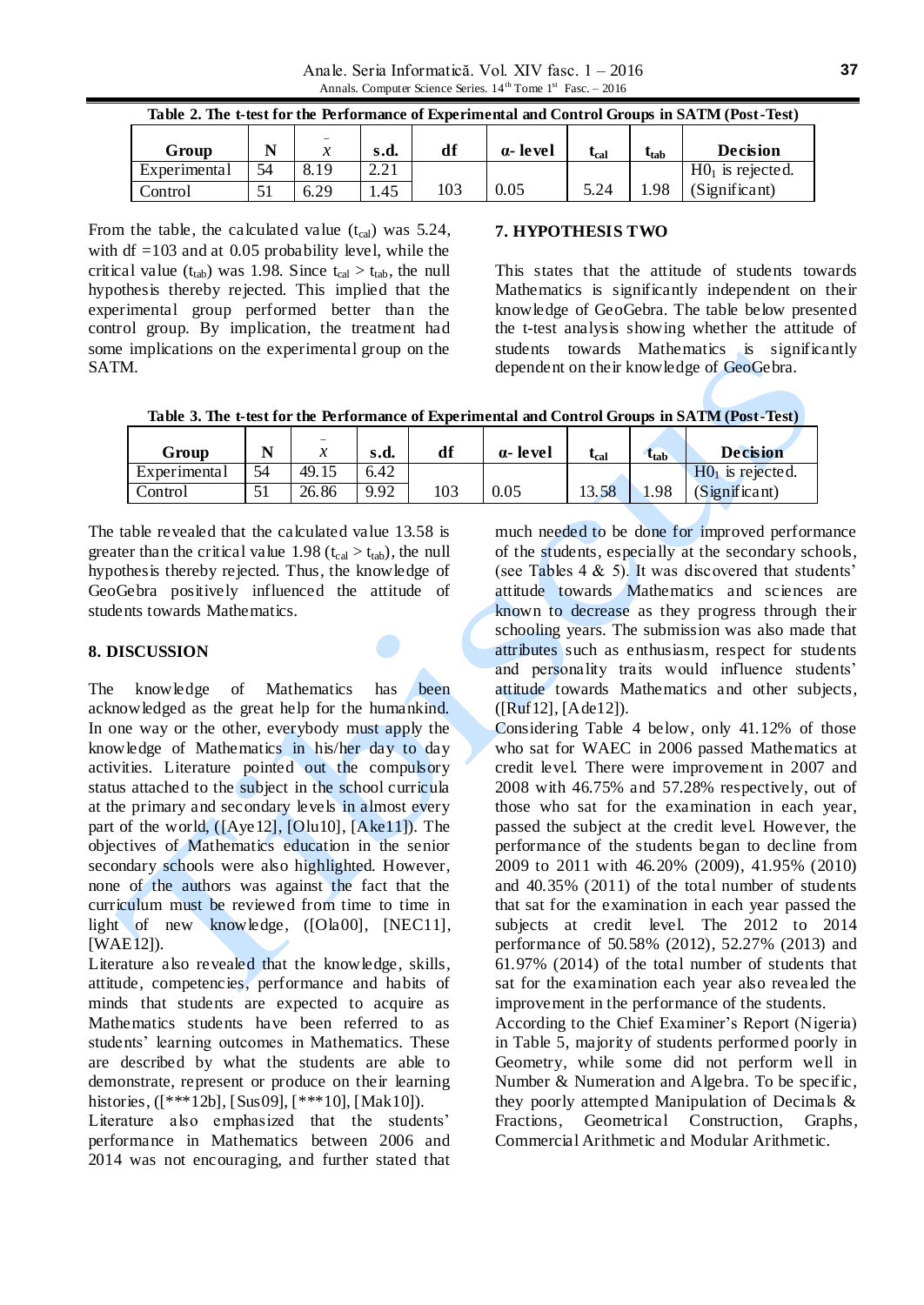Anale. Seria Informatică. Vol. XIV fasc. 1 – 2016 Annals. Computer Science Series.  $14<sup>th</sup>$  Tome  $1<sup>st</sup>$  Fasc. - 2016

|             | Table 4: Performance of Students at WAEC in Mathematics between 2006–2014 |                 |       |                |       |               |       |  |  |  |
|-------------|---------------------------------------------------------------------------|-----------------|-------|----------------|-------|---------------|-------|--|--|--|
| <b>YEAR</b> | <b>TOTAL SAT</b>                                                          | $CREDIT(A1-C6)$ | $\%$  | $PASS (D7-E8)$ | $\%$  | $FAIL$ $(F9)$ | %     |  |  |  |
| 2006        | 1,149,277                                                                 | 472,582         | 41.12 | 357,310        | 31.09 | 319,385       | 27.79 |  |  |  |
| 2007        | 1,249,028                                                                 | 583,920         | 46.75 | 333,740        | 26.72 | 331,368       | 26.53 |  |  |  |
| 2008        | 1,268,213                                                                 | 726,398         | 57.28 | 302,266        | 23.83 | 239,549       | 18.89 |  |  |  |
| 2009        | 1,373,009                                                                 | 634,382         | 46.20 | 344,635        | 25.10 | 393,992       | 28.70 |  |  |  |
| 2010        | 1,306,535                                                                 | 548,065         | 41.95 | 363,920        | 27.85 | 394,550       | 30.20 |  |  |  |
| 2011        | 1,508,965                                                                 | 608,866         | 40.35 | 474,664        | 31.46 | 425,435       | 28.19 |  |  |  |
| 2012        | 1,658,357                                                                 | 838,879         | 50.58 | 478,519        | 28.86 | 340,959       | 20.56 |  |  |  |
| 2013        | 1,658,187                                                                 | 899,901         | 52.27 | 463,676        | 27.96 | 294,610       | 17.77 |  |  |  |
| 2014        | 1,632,377                                                                 | 1,011,608       | 61.97 | 357,555        | 21.90 | 263,214       | 16.12 |  |  |  |

**Source: Statistics Office, WAEC, Lagos.**

## **Table 5: WAEC Chief Examiner's Report on Mathematics May/June (2012-2014)**

| Exami-   | General                                                                                             | Candidates'                         | <b>Suggested</b>                                                                                         |  |  |
|----------|-----------------------------------------------------------------------------------------------------|-------------------------------------|----------------------------------------------------------------------------------------------------------|--|--|
| nations  | <b>Comments</b>                                                                                     | Weaknesses                          | <b>Remedies</b>                                                                                          |  |  |
| May/Jun, | The Chief Examiner reported One                                                                     | of<br>the                           | weaknesses The following remedies were suggested                                                         |  |  |
| 2012     | that the standard of the paper as observed                                                          | $\mathbf{by}$<br>the                | <b>Chief</b> by the Chief Examiner:                                                                      |  |  |
|          |                                                                                                     |                                     | compared with those of the <b>Examiner</b> was candidates' $\alpha$ . Teachers were encouraged to expose |  |  |
|          | previous years was maintained. inability to interpret word candidates                               |                                     | to<br>the<br>application<br>of                                                                           |  |  |
|          | The questions were reported to <b>problems and draw required</b> mathematical                       |                                     | concepts<br>solving<br>to                                                                                |  |  |
|          |                                                                                                     |                                     | be clear, unambiguous and diagrams correctly. It was problems in their everyday life situations;         |  |  |
|          |                                                                                                     |                                     | covered a wide area of the also observed that majority b. Teachers as well as candidates were            |  |  |
|          |                                                                                                     |                                     | syllabus. The diagrams were of the candidates did not encouraged to cover the syllabus while             |  |  |
|          | also reportedly clearly drawn; <b>attempt</b> the <b>question</b> on preparing for the examination; |                                     |                                                                                                          |  |  |
|          | the marking scheme was well <b>geometrical</b>                                                      |                                     | <b>construction.</b> Qualified teachers should be engaged to                                             |  |  |
|          | prepared and very lenient to the <b>Other</b>                                                       | areas                               | $where$ teach the subject;                                                                               |  |  |
|          | candidates.                                                                                         |                                     | candidates did not perform $ c $ . Teachers were encouraged to use                                       |  |  |
|          | Examiner<br>The Chief                                                                               | also $ very$ well were:             | instructional materials during lesson so as                                                              |  |  |
|          |                                                                                                     |                                     | reported that though there <b>Drawing and reading from</b> to re-enforce the learning of mathematical    |  |  |
|          | appeared to be an improvement graphs;                                                               |                                     | concepts;                                                                                                |  |  |
|          | last<br>that<br>of<br>over                                                                          | year, Writing                       | <b>answers</b> to the $\vert$ d. Candidates were encouraged to adhere                                    |  |  |
|          | candidates'                                                                                         |                                     | performance required degree of accuracy; to the rubrics of the question especially                       |  |  |
|          | generally compared to those of <b>Inability</b> to                                                  |                                     | <b>manipulate</b> with regards to the degree of accuracy;                                                |  |  |
|          | the previous years.                                                                                 | Their fractions.                    | e. WAEC was encouraged to set                                                                            |  |  |
|          | performance in areas of the Candidates                                                              | were                                | also questions in these weak areas more                                                                  |  |  |
|          | syllabus such as geometry                                                                           |                                     | encouraged to answer each regularly in order to encourage                                                |  |  |
|          | continued to remain poor.                                                                           |                                     | question on a separate page of <b>teachers and candidates to put in more</b>                             |  |  |
|          |                                                                                                     | the answer booklet.                 | effort in learning them;                                                                                 |  |  |
|          |                                                                                                     |                                     | f. Teachers were encouraged to put in                                                                    |  |  |
|          |                                                                                                     |                                     | more effort at leading the candidates to                                                                 |  |  |
|          |                                                                                                     |                                     | solving word problems leading to simple                                                                  |  |  |
|          |                                                                                                     |                                     | algebraic equations.                                                                                     |  |  |
| May/Jun, |                                                                                                     |                                     | The Chief Examiner reported The Chief Examiner observed The following remedies were suggested            |  |  |
| 2013     | that the standard of the paper that the areas where candidates by the Chief Examiner:               |                                     |                                                                                                          |  |  |
|          | compared favourably with those did not perform very well $ a$ .                                     |                                     | Teachers were encouraged to expose                                                                       |  |  |
|          | of<br>the<br>previous                                                                               | years. were:                        | candidates to the application of                                                                         |  |  |
|          | According to the report, the $ a $ . Reading and answering<br>paper had a good coverage of          | problems from graphs                | mathematical concepts to solving                                                                         |  |  |
|          | the different sections of the b. Writing answers to the                                             |                                     | problems in their everyday life<br>situations                                                            |  |  |
|          | syllabus. The questions were                                                                        | required<br>degree                  | Teachers as well as candidates were<br>of $\mathfrak b$ .                                                |  |  |
|          | clear,<br>reported<br>be<br>to                                                                      | accuracy                            | encouraged to cover all the topics in                                                                    |  |  |
|          | unambiguous and tested various c. Geometry                                                          | and<br>its                          | the syllabus while preparing for the                                                                     |  |  |
|          | aspects of the syllabus. The                                                                        | applications                        | examination                                                                                              |  |  |
|          | marking scheme was<br>well d.                                                                       | Mensuration                         | Qualified teachers should be engaged<br>c.                                                               |  |  |
|          | prepared, detailed and very                                                                         | Interpretation/solution<br>e.<br>to | to teach the subject                                                                                     |  |  |
|          | lenient to the candidates.                                                                          | word problems                       | Teachers were encouraged to use<br>d.                                                                    |  |  |
|          | The Chief<br>Examiner<br>also f.                                                                    | Drawing<br>required                 | instructional materials during lesson                                                                    |  |  |
|          | that<br>reported<br>candidates'                                                                     | diagrams correctly                  | so as to reinforce the learning of                                                                       |  |  |
|          | performance appeared to have $g$ .                                                                  | Premature approximation             | mathematical concepts                                                                                    |  |  |
|          | improved when compared to                                                                           | and omission of essential e.        | Candidates were encouraged<br>to                                                                         |  |  |
|          |                                                                                                     |                                     |                                                                                                          |  |  |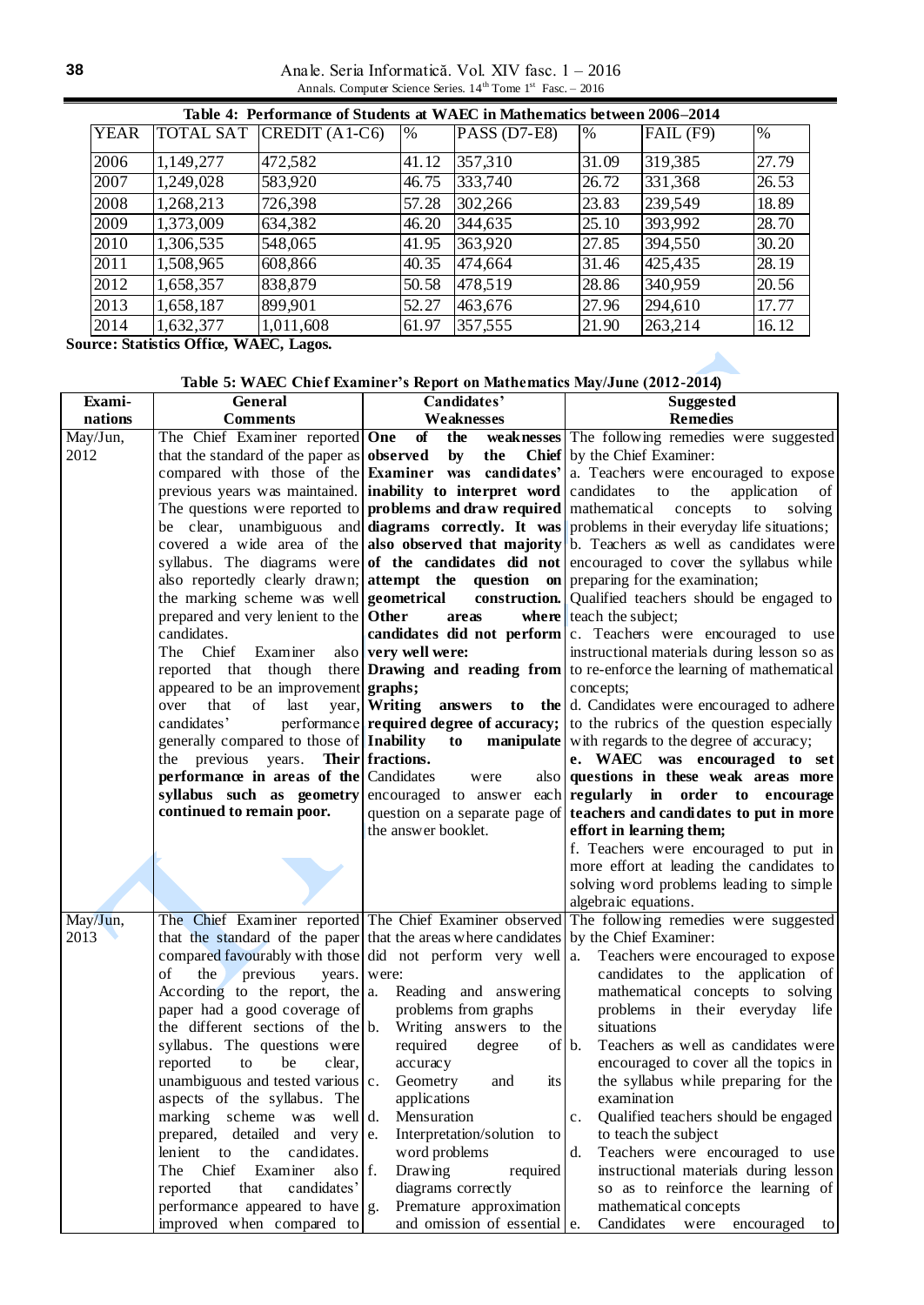Anale. Seria Informatică. Vol. XIV fasc. 1 – 2016 Annals. Computer Science Series. 14<sup>th</sup> Tome 1<sup>st</sup> Fasc. – 2016

|                 | that of last year.                                               | details.                                   |    | adhere to the rubrics of the question               |
|-----------------|------------------------------------------------------------------|--------------------------------------------|----|-----------------------------------------------------|
|                 |                                                                  |                                            |    |                                                     |
|                 |                                                                  |                                            |    | especially with regards to the degree               |
|                 |                                                                  |                                            |    | of accuracy                                         |
|                 |                                                                  |                                            | f. | WAEC was encouraged to set                          |
|                 |                                                                  |                                            |    | questions in these weak areas more                  |
|                 |                                                                  |                                            |    | regularly in order to encourage                     |
|                 |                                                                  |                                            |    | teachers and candidates to put in                   |
|                 |                                                                  |                                            |    | more effort in learning them                        |
|                 |                                                                  |                                            | g. | Teachers were encouraged to put in                  |
|                 |                                                                  |                                            |    | more effort at leading the candidates               |
|                 |                                                                  |                                            |    | to solving word problems leading to                 |
|                 |                                                                  |                                            |    | simple algebraic equations                          |
|                 |                                                                  |                                            | h. | Candidates were encouraged<br>to                    |
|                 |                                                                  |                                            |    | answer each question on a separate                  |
|                 |                                                                  |                                            |    | page of the answer booklet                          |
|                 |                                                                  |                                            | i. | Candidates were encouraged to draw                  |
|                 |                                                                  |                                            |    | diagrams as this would help them in                 |
|                 |                                                                  |                                            |    | solving problems better                             |
|                 |                                                                  |                                            | j. | Teachers should be encouraged to                    |
|                 |                                                                  |                                            |    | participate<br>the<br><b>WASSCE</b><br>$\mathbf{m}$ |
|                 |                                                                  |                                            |    | Coordination exercise as well as                    |
|                 |                                                                  |                                            |    | other training and refresher courses.               |
| May/Jun,        | The Chief Examiner reported The Chief Examiner observed a.       |                                            |    | Candidates should be led to do                      |
| 2014            | that the standard of the paper that majority of the candidates   |                                            |    | simple arithmetic without the use of                |
|                 | compared favourably with those exhibited significant weakness    |                                            |    | calculators and tables.                             |
|                 | of the previous years and in translating word problems b.        |                                            |    | Candidates should be encouraged to                  |
|                 | adequately tested the requisite to mathematical expressions      |                                            |    | read the questions carefully so as to               |
|                 | cognitive and locomotive skills and diagrams. The report also    |                                            |    | understand<br>demand<br>before<br>its               |
|                 | of the candidates. According to stated that majority of the      |                                            |    | attempting them.                                    |
|                 |                                                                  |                                            |    |                                                     |
|                 | the report, not only were the candidates did not adhere to $c$ . |                                            |    | Candidates should be led to acquire                 |
|                 | questions well stated and its the rubrics of the question        |                                            |    | knowledge of various Mathematical                   |
|                 | demands clearly spelt out, the especially with regards to the    |                                            |    | concepts and how to apply them to                   |
|                 | syllabus was also adequately use                                 | of<br>calculators<br>and                   |    | solving problems in everyday living.                |
|                 | covered and there were no Mathematical tables. Some d.           |                                            |    | Teachers as well as candidates were                 |
|                 | ambiguous                                                        | questions. areas of the syllabus that were |    | encouraged to put in more effort to                 |
|                 | Appropriate<br>diagrams                                          | were also reported to be poorly            |    | teaching and<br>learning of<br>the                  |
|                 | drawn<br>were<br>and                                             | clearly attempted by majority of the       |    | geometry and trigonometry.                          |
|                 | labelled. The rubrics were also candidates included:             |                                            | e. | Teachers as well as candidates were                 |
|                 | reported to be clearly stated.<br><b>•</b> Geometry              | circle<br>$\qquad \qquad -$                |    | encouraged to cover the syllabus                    |
|                 | The marking scheme was also                                      | theorems and angles on                     |    | while preparing for the examination                 |
|                 | reported to be well drawn, very                                  | parallel lines.                            | f. | Teachers<br>encouraged<br>were<br>to                |
|                 | comprehensive and generous to •                                  | Modulo Arithmetic                          |    | participate in the WASSCE main                      |
|                 | the candidates with marks and •                                  | Commercial Arithmetic                      |    | coordination as this would help them                |
|                 | weighting<br>appropriately                                       | Manipulation of decimals                   |    | improve on their teaching skills.                   |
|                 | distributed on the strength of                                   | and fractions                              | g. | g. Qualified Mathematics teachers                   |
|                 | the<br>question.                                                 | Reading and answering                      |    | should be engaged to teach the                      |
|                 | Candidates' performance was                                      | questions from graphs.                     |    | subject.                                            |
|                 | also reported to be slightly                                     | Representation<br>of                       |    |                                                     |
|                 | better than previous years.                                      | information in diagrams.                   |    |                                                     |
|                 | However, their performance in                                    |                                            |    |                                                     |
|                 | those areas of the syllabus                                      |                                            |    |                                                     |
|                 | where their performance had                                      |                                            |    |                                                     |
|                 | been reportedly poor has not                                     |                                            |    |                                                     |
|                 | changed.                                                         |                                            |    |                                                     |
| Source: [WAE12] |                                                                  |                                            |    |                                                     |

The attention was drawn to some empirical studies on the resources in teaching and learning of Mathematics; audio materials, visual materials and audio-visual materials were highlighted as various instructional materials in teaching –learning process, ([Duy09], [Sal99], [Olo07], [Abi97], [Kur98]). On integrating technology into Mathematics education, a lot of computer assisted instructional materials are recommended for the teaching and learning of various topics, since the computerised nature of the global world has led to the intensification of the use of computer in teaching many topics in the subject.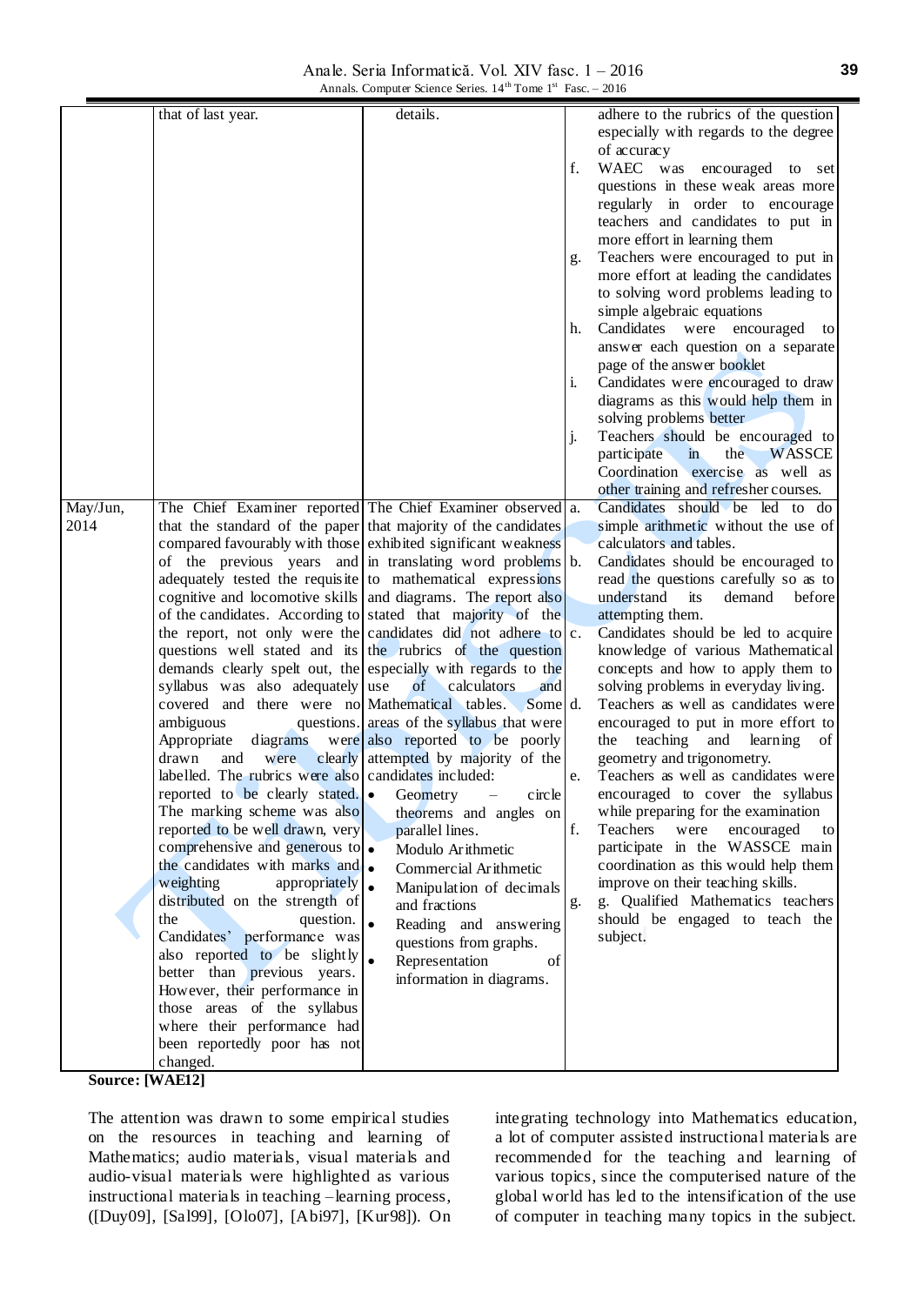The potential that technology offers which include, to help diagnose and address individual needs; to equip students with skills essential for work and life in a  $21<sup>st</sup>$  century global society, and to provide an active experience for students were stressed. However, the challenges to overcome, and precautions in using technology in teaching and learning of Mathematics were carefully considered by the literature, ([LP07], [MK13], [MR98], [MR11], [Ola13], [Bru61], [\*\*\*07], [Fad12]).

Literature finally stated that GeoGebra is dynamic Mathematics software that integrates geometry, algebra, statistics and calculus. Short history about GeoGebra, design of GeoGebra, advantages of using GeoGebra and components of the package were fully discussed, ([CNE11], [Bru61], [HP07], [Ogw09], [\*\*\*12a], [\*\*\*13a], [Pre08], [HL07], [Hoh05], [Dik09], [RHB04]). In conclusion, it is evident from the literature that much needed to be done in order to fully integrate GeoGebra and other

ICT packages into teaching and learning of Mathematics for improved students' learning outcomes. Ogwel ([Ogw09]) highlighted the components (elements) of GeoGebra as follows:

**Menus**: File; Edit; View; Options; Tools; Window; Help.

**Tools**: Move; Points; Lines; Loci/Constructions; Polygons; Circles and Circular arcs; Conics; Measurements; transformation; Slider; Visibility; Toolbar Help.

**Views**: Graphics/ Geometry View: Default view and drawing pad on which geometrical objects are constructed.

**Algebra View:** Gives algebraic representation of objects.

**Spreadsheet View:** Every cell has a specific name and names of objects match the spread sheet cells. See fig. 1.

**Input Bar**: Gives algebraic command as alternative to the geometrical tools on the toolbar.



**Figure 1. Screen Shot of a GeoGebra Window**



**Figure 2. Regular Polygons**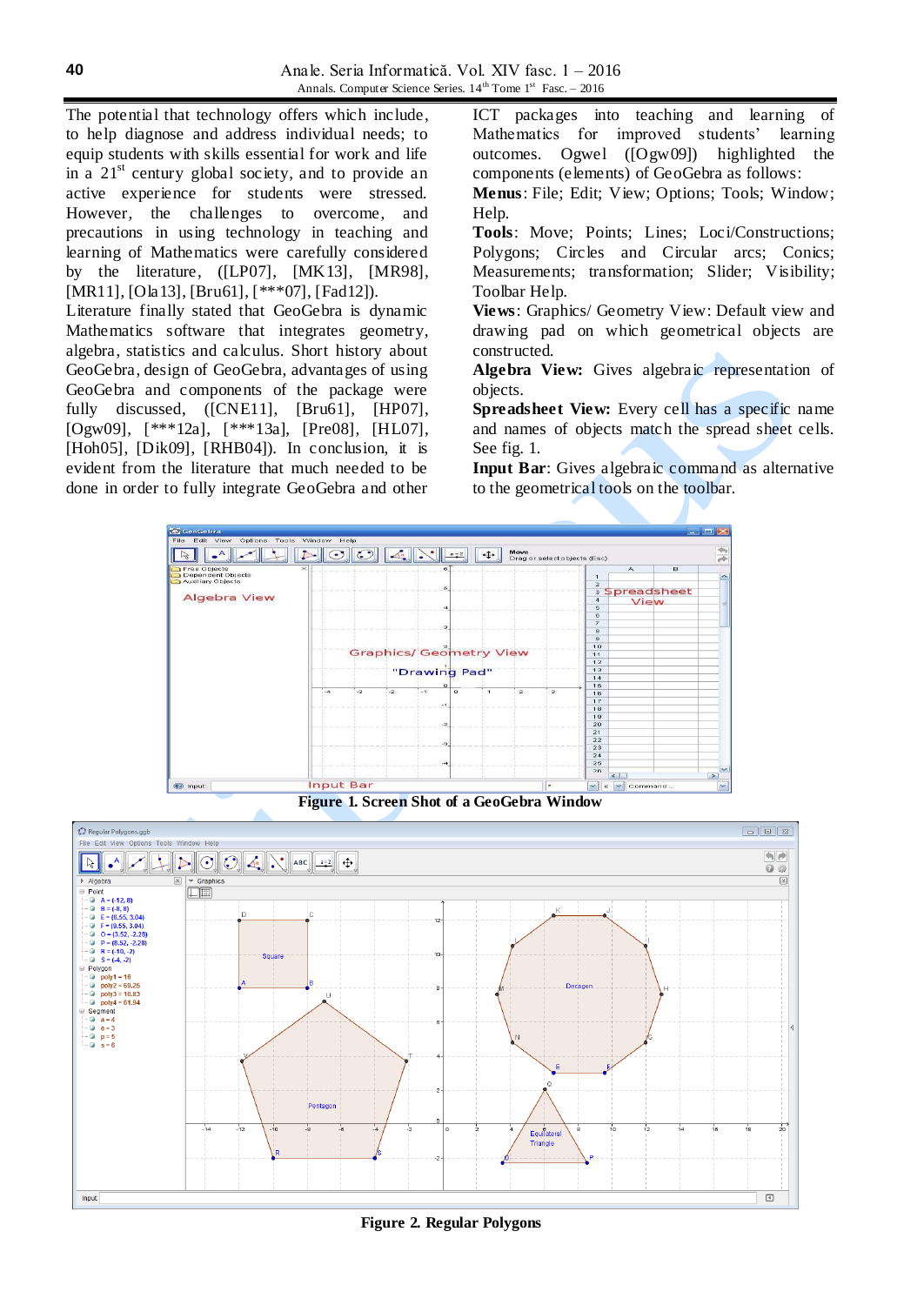### **CONCLUSION**

This study concluded that students' performance in Mathematics can be greatly enhanced through the integration of GeoGebra software into Mathematics classroom instruction. They can also develop correct attitude towards Mathematics.

### **REFERENCES**

- [Abi97] **A. Abimbade** *Principles and Practice of Educational Technology.* Ibadan: International Publication Limited, 11 – 12, 1997.
- [Ade12] **A. A. Adetunji** *Effects of Historical Simulation and Role Play as Advance Organizers on Osun State Junior Secondary School Students Learning Outcomes.* An Unpublished Thesis of Obafemi Awolowo University, Ile – Ife, 2012.
- [Ake11] **O. A. Akerele** *Factors Militating Against Students' Performance in Mathematics in Secondary Schools.* A Paper Presented in a 3-day Seminar for Mathematics Teachers in Oyo State Public Secondary Schools. April 18 – 20, at Jogor Centre, Liberty Road, Ibadan, 2011.
- [Aye12] **R. O. Ayeni** *The Quest for Development: Why Mathematics Matters*. The 9<sup>th</sup> Inaugural Lecture Series, LAUTECH, Ogbomoso, Thursday, 20/09/2012, 6 – 16.
- [AO00] **A. Ali, E. Okeke** *Information Technology and Education.* Institute of Education, University of Nigeria, Nsukka: Enugu City Press Ltd., 2000.
- [Bal13] **K. Balazs** *GeoGebra Enabled Mathematics Curriculum. A Future Perspective*. India: NCERT. Retrieved from *http//:www.blog.geogebra.org/author/b alazs*, 2013*.*
- [Bru61] **J. Bruner** *The Act of Discovery*. Harvard Educational Review, 31, 21 – 32, 1961.
- [CNE11] **CNET** *GeoGebra - Free Download and Software Review*, July, 05, 2011.

Retrieved from *CNET download.com*, 2011*.*

- [Dik09] **L. Diković** *Applications GeoGebra into Teaching Some Topics of Mathematics at the College Level*. Computer Science and Information Systems, Vol. 6, No. 2, 191-203. Retrieved from *http:/www.comsis.org/php.show*, 2009*.*
- [Duy09] **A. N. Duyilemi** *Basic Principles of Curriculum and Instruction*. Ado-Ekiti: Tomol Ltd, 52 - 57, 2009.
- [Fad12] **A. O. Fadare** *Improving the Teaching and Learning of Mathematics through Improvisation of Instructional Resources in a Period of Economic Downturn in Nigeria*. In Oyo State Journal of Mathematical Association of Nigeria (OSJMAN), August, 2012, 3 (2), 67-77.
- [Fal12] **A. Falade** *Foreword*. In Nigerian Principal: Journal of ANCOPSS  $(NATIONAL)$ .55<sup>th</sup> Edition, pp. ii, 2012.
- [Hoh05] **M. Hohenwarter** *Dynamische Mathematikmit GeoGebra 2.5.*Lehrer Online, 2005.
- [HL07] **M. Hohenwarter, Z. Lavicza** *Mathematics Teacher Development with ICT: Towards an International GeoGebra Institute*. In Küchemann, D. (Ed.) - *Proceedings of the British Society for Research into Learning Mathematics*, Volume 27, 49 - 54, University of Northampton, UK. BSRLM, 2007.
- [HP07] **M. Hohenwarter, J. Preiner** *Dynamic Mathematics with GeoGebra*. The Journal of Online Mathematics and its Applications, Volume 7, 2007.
- [Kra13] **C. Kravitz** *Why Mathematics Is Important.* Retrieved on 10<sup>th</sup> July 2013 from *www.slideshare.net/chelsea kravitz/why-math-is-important*, 2013*.*
- [Kur98] **A. G. Kuranga** *Resources Materials: The Contemporary Challenges to the Teaching and Learning Process.* A Paper Presented at the  $21<sup>st</sup>$  National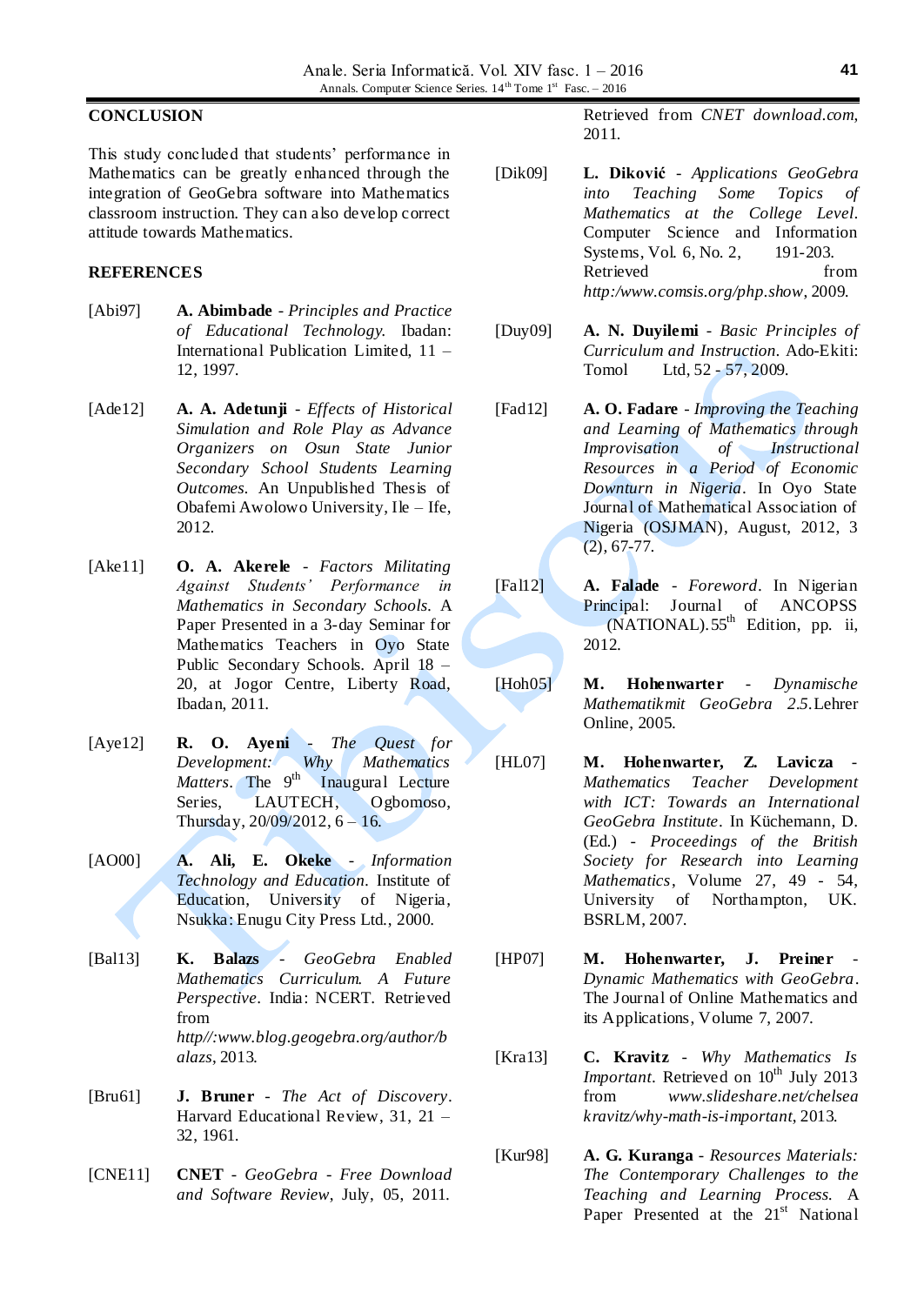Conference of the School of Arts and Social Sciences, Kwara State College of Education Oro, held between  $25<sup>th</sup>$ and  $27<sup>th</sup>$  November, 1998.

- [LP07] **K. A. Lawless, J. W. Pellegrino** *Professional Development in Integrating Technology into Teaching and Learning: Knowns, Unknowns, and Ways to Pursue Better Questions and Answers.* Review of Educational Research, 77, 575-614, 2007*.*
- [Mak10] **P. L. Maki** *Assessing for Learning: Building A Sustainable Commitment Across The Institution (2nd ed.)*. Sterling, VA: Stylus, 2010.
- [MK13] **B. Mainali, M. Key** *Using Dynamic Geometry Software GeoGebra in Developing Countries: A Case Study of Impressions of Mathematics Teachers in Nepal*, 2013*.*
- [MR98] **F. Mapaderun, S. Raimi** *Science and Technology in the Service of Man*. In Abimbola, K. et al (eds). *Citizenship and Computer Education.* Oyo: Andrian Publication Series. p. 167 - 176, 1998.
- [MR11] **B. Moeller, T. Reitzes** *Integrating Technology with Student-Centered Learning.* The Education Development Center, Inc. (EDC). Quincy, MA: Nellie Mae Education Foundation, 2011.
- [NCT00] **NCTM** *Principles and Standards for School Mathematics.* Reston, Virginia: National Council of Teachers of Mathematics, 2000.
- [NEC11] **NECO** *Regulations and Syllabus for SSCE* (General Mathematics), Revised Edition, 35 - 49, 2011.
- [Obi07] **G. Obioma** *Federal Ministry of Education Senior Secondary Education Curriculum: Mathematics for SS 1 – 3 (Preface).* Abuja: NERDC, 2007.
- [Ogw09] **A. Ogwel** *Using GeoGebra in Secondary School Mathematics Teaching Towards Enhancing Higher Order Thinking Skills.* A paper presented at ICT in the Classroom

Conference, by Centre for Mathematics, Science and Technology Education in Africa on Durban Girls' College, Kenya, 24-26 September, 2009.

- [Ola00] **O. Olayanju** *Mathematics Methods II*. In Ayelaagbe, J.A. (ed.), *Teaching Methods*. Ibadan: Oyscoed Publication Series, 133-152, 2000.
- [Ola13] **J. O. Olalere** *Capacity Building for School Personnel through Curriculum Development and Teaching*. A Lecture Delivered during The Annual Conference of Ogbomoso Baptist Conference Teachers' Fellowship Held on Saturday,  $24^{\text{th}}$  august,  $2013$ .
- [Olo07] **E. O. Oloyede** *Mathematics Instructional Methods and Materials in the Classroom.* Ile–Ife: Obafemi Awolowo University Press Ltd, 56 – 79, 2007.
- [Olu10] **O. Oluokun** *Using Evaluation to Improve Teaching and Learning of Mathematics*. In Capacity Building Workshop Training Manual for Junior Secondary School Teachers in Oyo State. Oyo, Odumatt Press, 217-223, 2010.
- [Pre08] **J. Preiner** *Introducing Dynamic Mathematics Software to Mathematics Teachers: The Case of GeoGebra.*PhD Dissertation in Mathematics Education. Faculty of Natural Sciences, University of Salzburg, Austria, 35 – 39, 2008.
- [Ruf12] **R. A. Rufa'I**  *Nigeria: FG Laments Poor Performance of Students in Mathematics*. Daily champion, 2 March 2012. Retrieved from [http://allafrica.com/stories/html,](http://allafrica.com/stories/html) 2012.
- [RHB04] **K. Ruthven, S. Hennessy, S. Brindley** - *Teacher Representations of the Successful Use of Computer-Based Tools and Resources In Secondary-School English, Mathematics And Science*. Teaching and Teacher Education, Volume 20, Issue 3, 259- 275. Retrieved from *[www.educ.cam.ac.uk/people/staff/rut,](http://www.educ.cam.ac.uk/people/staff/rut)*  2004.